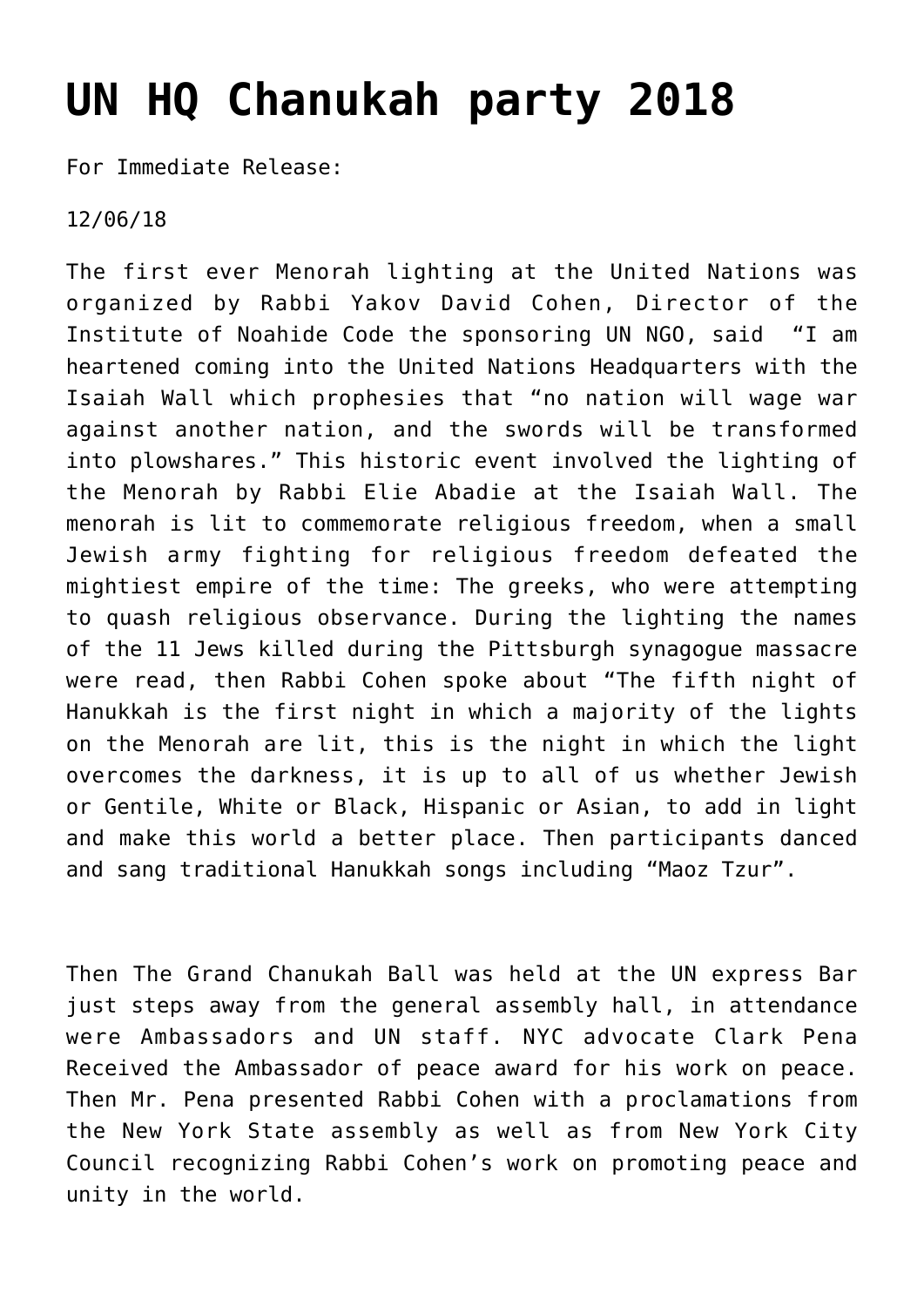The United Nations acknowledges human rights as well as humanity's right to freedom, including that of religion. This Menorah lighting ceremony was open to all, including visitors to the United Nations of all races, religions and ethnicities. It was a celebration of all that unites us as human family that we are: our yearning for ever more light at a time that humanity hopefully emerges victorious with light over darkness, the forces of human rights and freedom successful over intolerance, and the ideals of the Noahide Laws prevailing throughout the world. The Seven Universal Laws of Noah are means by which humanity strives to live in unity and peace. These laws for peace and unity encompass respect for G-d, for human life, respect for the Family, for other people's property, the creation and respect of a judicial system, and respect for all creatures and environment.